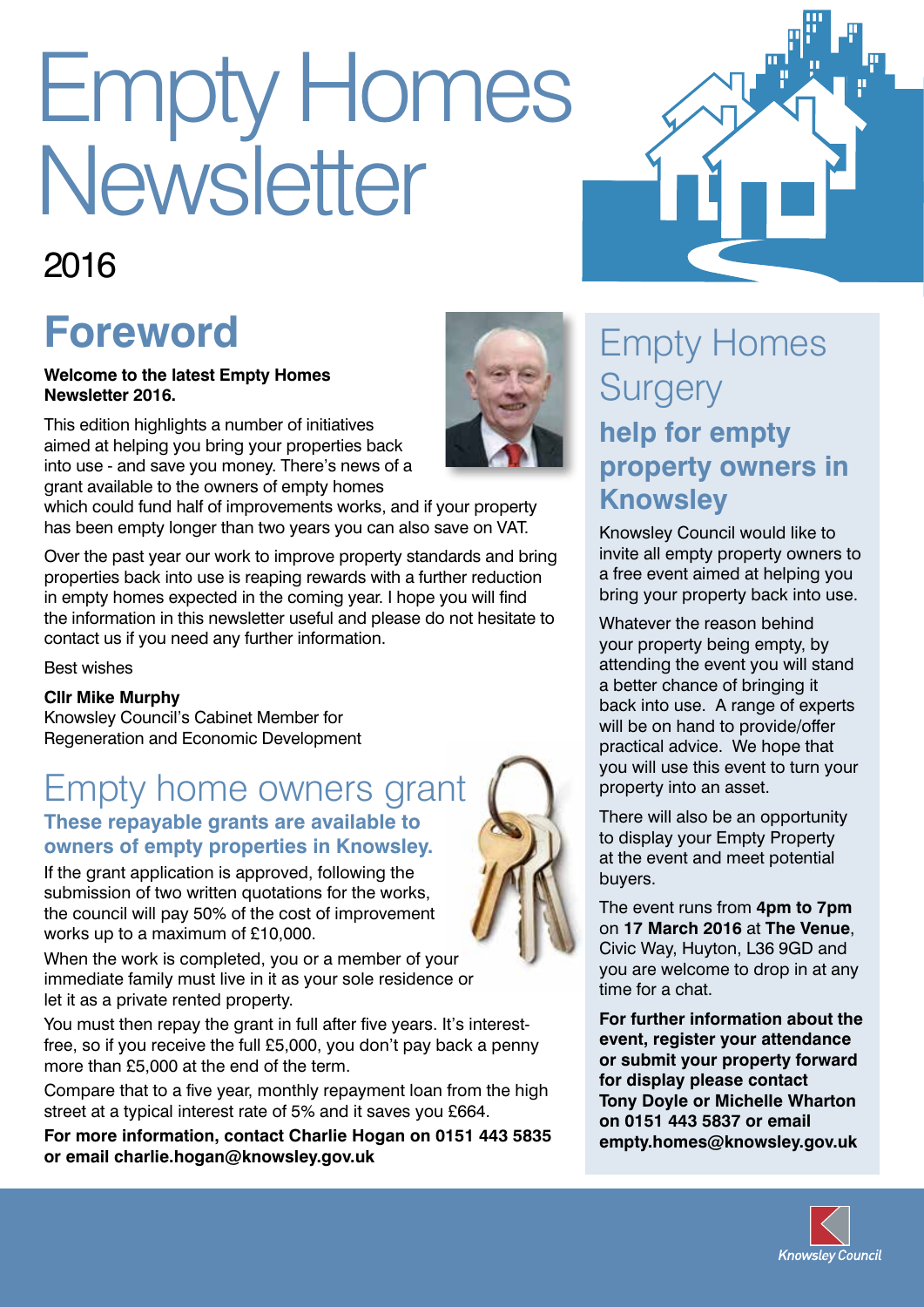## Why leave your property empty?

**Properties become empty for a wide variety of reasons and owners are often unaware of the options available to them or how much their empty property is actually costing them.** 

#### **Potential savings**

If you own an empty property, you must now pay an additional 50% premium on top of your standard council tax charge. Alongside the costs related to insurance, security, dilapidation, mortgage interest and loss of potential rent, this could be costing you almost £9,000 per annum.

#### **Letting a property?**

Letting out your empty property

provides you with a TOLET source of income and reduces the chances of the property being targeted by vandals. Should you decide to

let the property, we recommend that you become a member of Knowsley's Landlord Accreditation Scheme. It is free to join, provides support and advice and may even help you find a tenant.

**Contact Neil Walklett on 0151 443 2287 or email neil.walklett@knowsley.gov.uk** 

#### **Selling a property?**

Often the most straight forward solution when owning an empty property is to simply put it up for sale.

The council runs a matchmaker scheme and can offer your property to our list of accredited landlords who may be willing to buy the property from you.

Our Empty Homes team can provide advice and assistance to help you decide on your best course of action.

**Contact Tony Doyle or Michelle Wharton on 0151 443 5837 or email empty.homes@knowsley.gov.uk**

## Reduced or zero VAT for empty home owners



**Domestic building work is usually charged at the standard VAT rate of 20%, but certain concessions are available.**

#### **If your property has been empty for two years or more**

Some repair, maintenance or improvement works are eligible for a reduced VAT rate of 5%. This applies to labour and materials for redecoration, double glazing, providing water, power, drainage and access to the site.

If your property is being renovated or altered at the reduced rate, you can also arrange the renovation, construction or conversion of a garage at the property at the same reduced VAT rate. This is possible where the work is carried out at the same time as the works on the main property, and where the garage is intended to be occupied in conjunction with the renovated or altered property.

Works to be charged at standard rate of 20% VAT include the installation of goods that are not building materials, such as carpets or fitted bedroom furniture; hiring equipment, scaffolding, landscaping and professional services, such as architects and surveyors.



#### **If your property has been empty for 10 years or more**

You can claim back all VAT charged on the renovation of such a property once the dwelling has been sold. If you keep the property to live in, you can make a claim for the VAT under the DIY Builders Refund Scheme available from Customs and Excise.

#### **Conversion of non-residential buildings into dwellings**

If you are converting a non-residential building - such as a barn, church or school - into a residential property, the VAT rules are the same as for residential properties that have been empty for 10 years. That means, you can claim back 100% of VAT providing the building (or part) has never been used as a dwelling for 'relevant residential purposes', or if the building (or part) has been recently purchased or a long lease granted during the previous 10 years.



#### **Building control and planning consent**

If you carry out work that requires statutory planning consent or statutory building control and it has not been granted, then your work is standard-rated.

You can find full guidance on VAT on building and construction online at **www.gov.uk/government/publications/vat-refunds-fordiy-housebuilders-claim-form-for-new-houses-vat431nb**

If you are employing the services of a builder, visit **www.gov.uk/government/publications/vat-notice-708-buildingsand-construction**

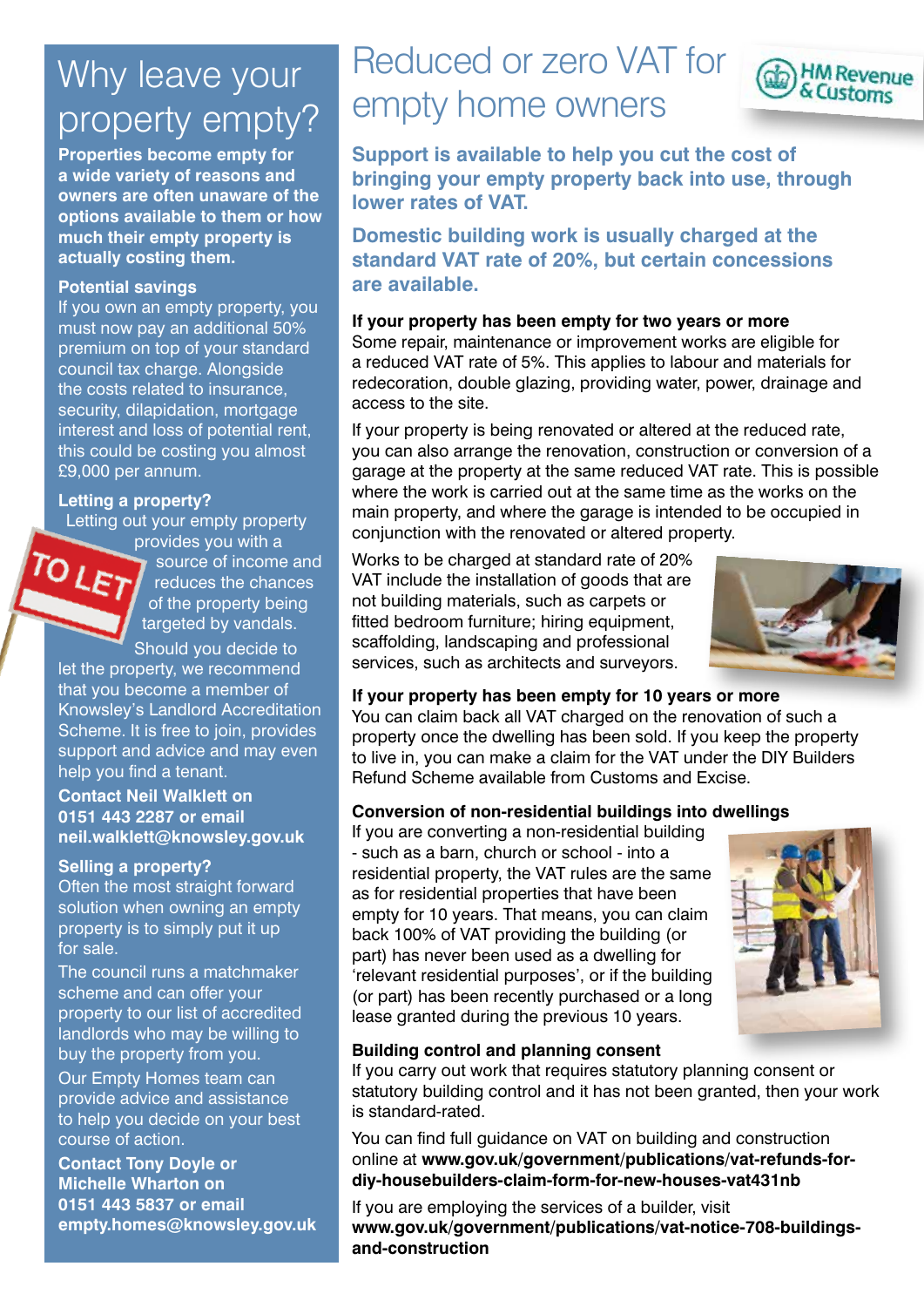## **Enforcement** Update…

**During the last year, the team has used a variety of enforcement tools to improve property standards and bring empty properties back into use.** 

**Before**

#### **Empty Dwelling Management Orders (EDMO)**

An EDMO gives the council the power to improve the standard of a property and identify a tenant. The council then recovers its costs through the rent paid by the new tenant.

Since the last Empty Homes Newsletter, the council has successfully gained a further six EDMOs on long term properties.

As we enter into the new financial year all six of these properties will have been subject to full refurbishment and will be occupied, and the past blight of the neighbourhood will have been removed.

You can watch a short film showing how the council transformed a problem property using an EDMO on our YouTube channel at **www.youtube.com/watch?v=KN058da78HU**

#### **Reduction in over five year empty properties**

Over the course of our previous Empty Homes Strategy 2011-2014, our Strategic Housing team has made great progress in reducing the number of properties which have been empty for over five years.

This number has been cut from 264 to 97, a reduction of 63%. We aim to reduce

that total by a further 50% this year, through advice, support or enforcement action.

#### **Warrant of Entry under Section 240 of the Housing Act 2004**

Another tool available to the council in engaging with empty property owners is requesting an inspection of the property.

This is done under section 239 of the Housing Act 2004 and allows officers to identify any hazards (if necessary, using a warrant under Section 240) in the property.

If category 1 hazards are present (posing a risk to harm) the council must take action, either by working with the owner or taking enforcement action.



**After**